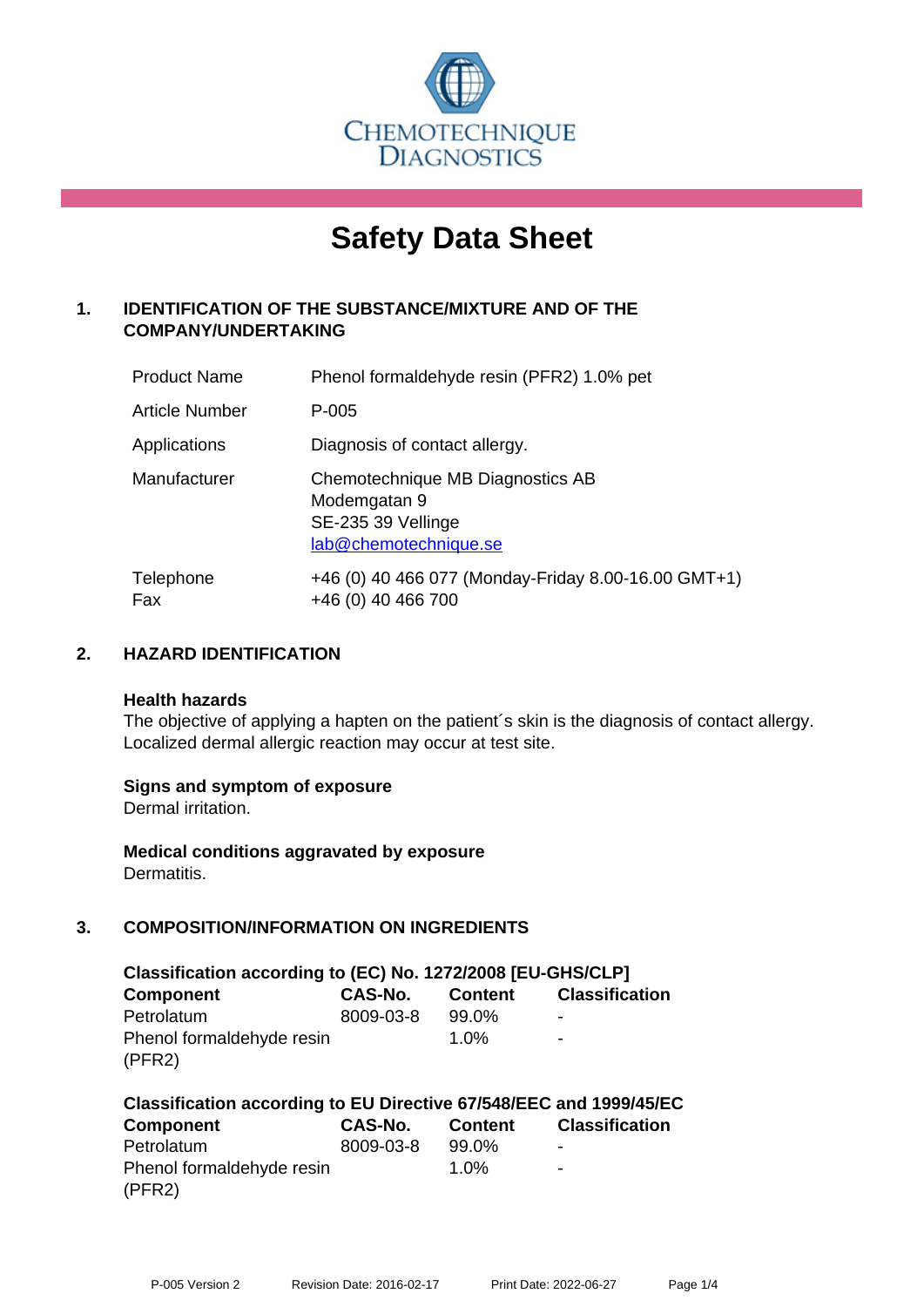## **4. FIRST AID MEASURES**

## **Emergency and first aid procedures**

Obtain medical attention.

## **5. FIRE-FIGHTING MEASURES\***

#### **Suitable extinguish media**

CO2, powder or water spray. Fight larger fires with water spray or alcohol resistant foam.

## **For safety reasons unsuitable extinguishing agents**

Water with full jet.

## **Special protective equipment for fire-fighters**

Wear self-contained respiratory protective device. Wear fully protective suit.

\*Data is shown for petrolatum only

## **6. ACCIDENTAL RELEASES MEASURES**

**Steps to be taken if material is released or spilled** Contain and place in a closed container.

# **7. HANDLING AND STORAGE**

**Precautions to be taken in handling and storage** Store dark at 5-8°C. Avoid extended exposure to light. FOR EXTERNAL USE ONLY.

# **8. EXPOSURE CONTROLS/PERSONAL PROTECTION**

**Respiratory protection** Not required.

**Ventilation** Local exhaust.

**Protective gloves** Disposal gloves.

#### **Eye protection** Not required with normal use.

## **Work/Hygienic practices**

Wash hands after each use.

## **9. PHYSICAL AND CHEMICAL PROPERTIES**

Odour **Odourless** 

Appearance Ivory White Semi Solid

Melting point\* 50-55° C Flash point\*  $>100^{\circ}$ C

Boiling point\* No data available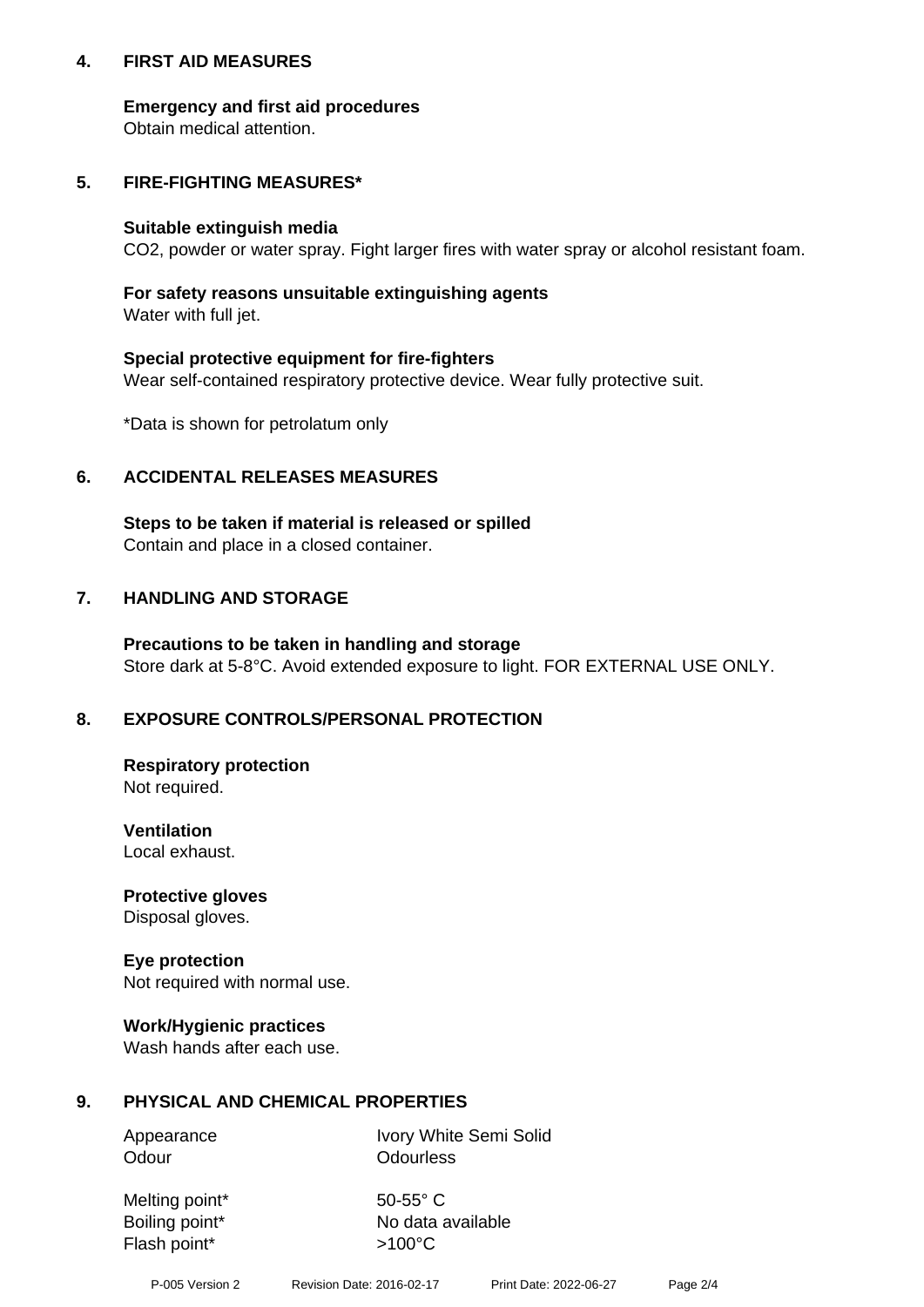Density\* No data available. Solubility in/Miscibility with Water\*

Self ignition\* Product does not self ignite. Danger of explosion\* Product does not present an explosion hazard. Insoluble

\*Data is shown for petrolatum only

## **10. STABILITY AND REACTIVITY**

#### **Incompability**

May react with strong oxidizing agents.

## **Stability**

Stable at recommended storage conditions.

#### **Hazardous byproducts**

Combustion may generate CO, CO2 and other oxides.

**Hazardous polymerization**

Will not occur.

## **11. TOXICOLOGICAL INFORMATION**

No data available.

## **12. ECOLOGICAL INFORMATION**

No data available.

## **13. DISPOSAL CONSIDERATIONS**

#### **Waste disposal method**

Comply with federal, state/provincial and local regulation.

## **14. TRANSPORT INFORMATION**

Not dangerous goods.

## **15. REGULATORY INFORMATION**

The classification is according to the latest editions of the EU lists, and extended by company and literature data.

## **16. OTHER INFORMATION**

## **Text of H-statements and R-phrases mentioned in Section 3**

Pharmaceutical quality of tested hapten is confirmed by Chemotechnique Diagnostics according to validated analytical methods. Hapten passed test according to GMP standards.